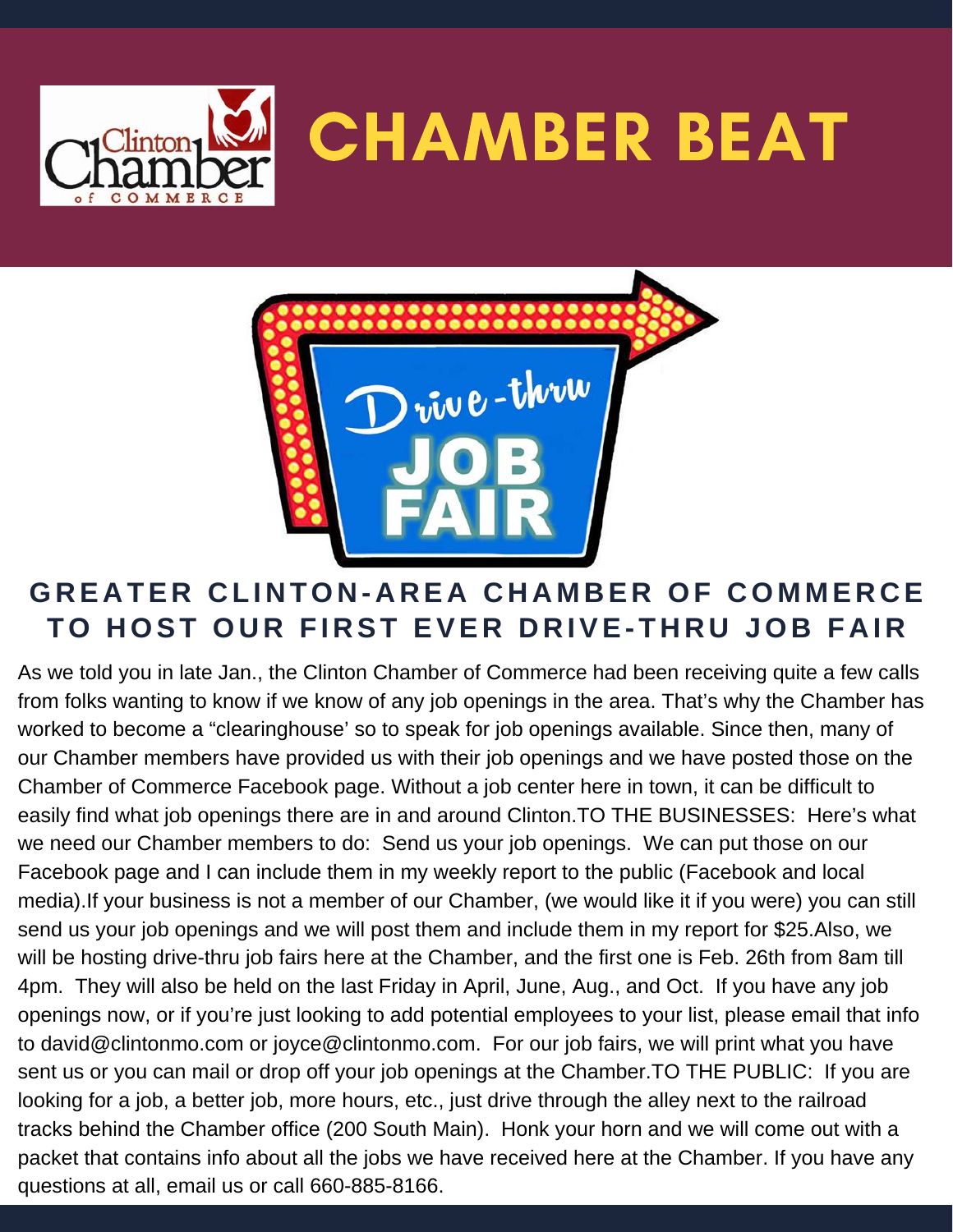

**What's the worst part of the hiring process? Coming up short on your newest hire**. Here are some tips to help you reach a positive hiring outcome each time.

As you hire new employees, your job is to screen each candidate to find the best fit for the specific role(s) being filled. Here are three main questions to focus on as you sort through the talent pool in the screening and interviewing process.

- 1. **Can this candidate do the job?** (QUALIFICATION/SKILLSET)·
	- What skills does this candidate bring to complete the job responsibilities?
	- How much additional learning is required to bring them up to the level we need them?
- 2. **Does this candidate want to do the job?** (MOTIVATION)·
	- Is this candidate motivated to do quality work?
	- **Can we count on them to show up and get the job done?**
- 3. **Will this candidate be a good fit with the existing team?** (CULTURE)·
	- **How will this person mesh with the teammates and our company culture?**
	- Are there any concerns or considerations for the collaboration/interactions of the team?

This advice is brought to you by Clinton-based Career+Leadership Coach, Whitney Kinne. Whitney has spent more than a decade supporting employers and career professionals at all stages of the career process. You can hire Whitney to consult on your hiring strategy and processes, or for strengths-based leadership development with your leaders and team. Whitney is a proud member of the Greater Clinton Area Chamber of Commerce, and you can reach out to her at whitney@whitneykinne.com.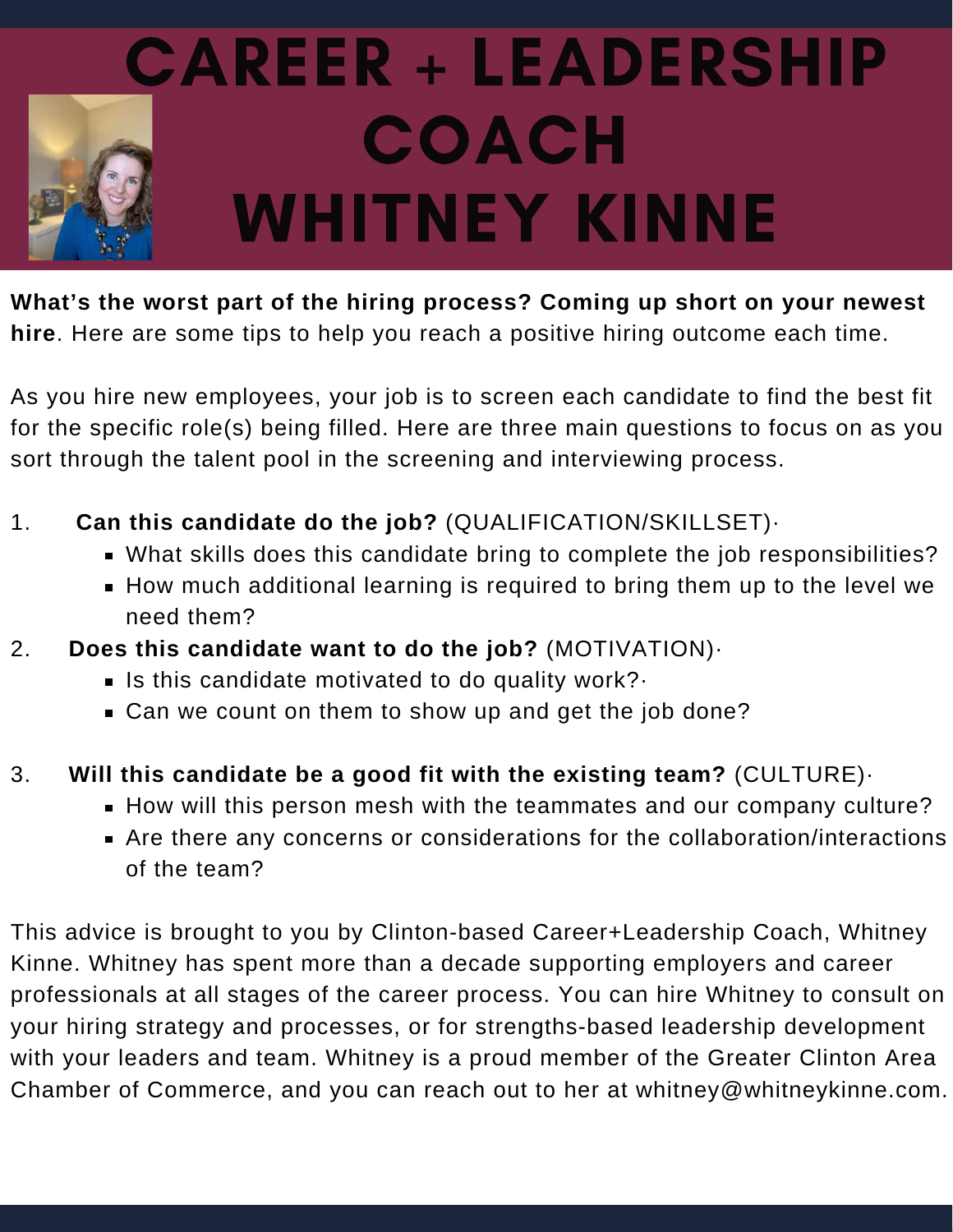# CHAMBER BUSINESS INFORMATION

#### **Cocoa with the Cops**

Join Miss Sheila and Miss Jody virtually as we interview a few of our local Clinton Police members. Who are they, and why did they want to join the force? In honor of the great service the police offer our community, the library will be providing them cocoa and donuts. You can watch this interview on the Henry County Library Facebook Page February 23, 2021. The video will load at 3:00 PM but will remain available for your enjoyment.



#### **Huge Book Sale at the Henry County Library**

Are you needing something new to read while it is cold outside? Stop by the Henry County Library in Clinton, and check out all the books on the book sale tables. We have something for everyone. The prices at this time are: .\$1.00 for DVD's and audio books, 50 for hardback books, .25 for paperback books, \$3.00 for a bag full, and jigsaw puzzles are free.



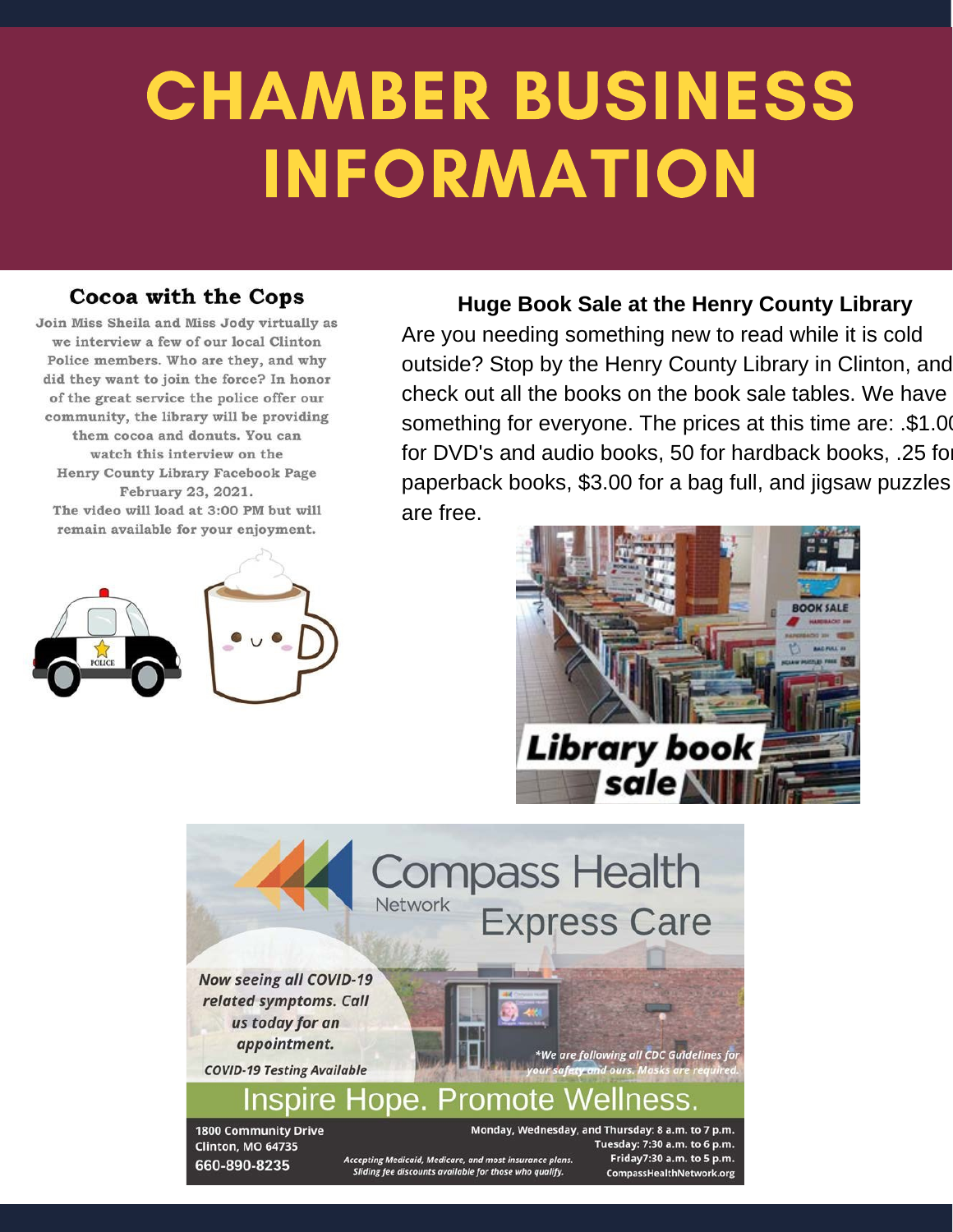## IA AADED DIIQINE LIN PY<br>Iniea John Maria Maria Santana.<br>Jegové politik († 18. února 1888) CHAMBER BUSINESS INFO



**BASIC ELIGIBILITY** 

#### W-ILS.ORG 855-WILSWAY

Serving individuals with disabilities in Benton. Henry, Johnson Lafayette, Pettis, and Saline counties

#### **CONSUMER DIRECTED SERVICES (CDS)**

| Have a disability             | Yes No |  |
|-------------------------------|--------|--|
| Be $18 + \text{years}$ of age | Yes No |  |
| <b>Have Missouri Medicaid</b> | Yes No |  |
| Need daily living assistance  | Yes No |  |
|                               |        |  |

#### **VET ASSIST**

|                              | Yes | N <sub>1</sub> |
|------------------------------|-----|----------------|
| Wartime Veteran or Spouse    |     |                |
| Need daily living assistance | Yes | N.             |
| Networth <\$129,094          | Yes | N <sub>i</sub> |
| <b>WITH WILS WIFI</b>        |     |                |

| Live in Johnson or Lafayette      | Yes No |                |
|-----------------------------------|--------|----------------|
| Have a wellness need for internet | Yes    | N <sub>o</sub> |

#### NON-MEDICAID **TRANSPORTATION**

| Yes    | N <sub>o</sub> |
|--------|----------------|
| Yes No |                |
| Yes No |                |
| Yes No |                |
|        |                |

#### **TAP PHONES**

**I**ive

Hay

| <b>Mo Resident</b>                    | Yes No |                |
|---------------------------------------|--------|----------------|
| Audio, visual, or mobility disability | Yes    | N <sub>o</sub> |
| Income <\$60k/year for two            | Yes No |                |
| Have home phone line                  | Yes    | N <sub>o</sub> |

#### **ASSISTIVE TECH**

| in WILS service area | Yes | N <sub>c</sub> |
|----------------------|-----|----------------|
| e a disability       | Yes | N <sub>c</sub> |



### Jefferson Gardens & Glendale Gardens

Great news- starting February 22nd Jefferson Gardens and The Arbors at Glendale Gardens will be allowing in room private visitations for residents with level 1 face mask or higher. We have had great

success getting most of our residents and staff immunized. We have had 2 clinics already and will be having another clinic next month!! I want to pass this awesome news on to all of you. We also do not require a 14 day quarantine on new residents and we are open back up for tours. We know the social and emotional toll this year has taken on our residents and families. We are excited about possibly having a new normal for everyone. If you have questions please feel free to reach out to me. I hope everyone is staying warm!! Nicohle Morales, Administrator

## Welcome New Chamber Member